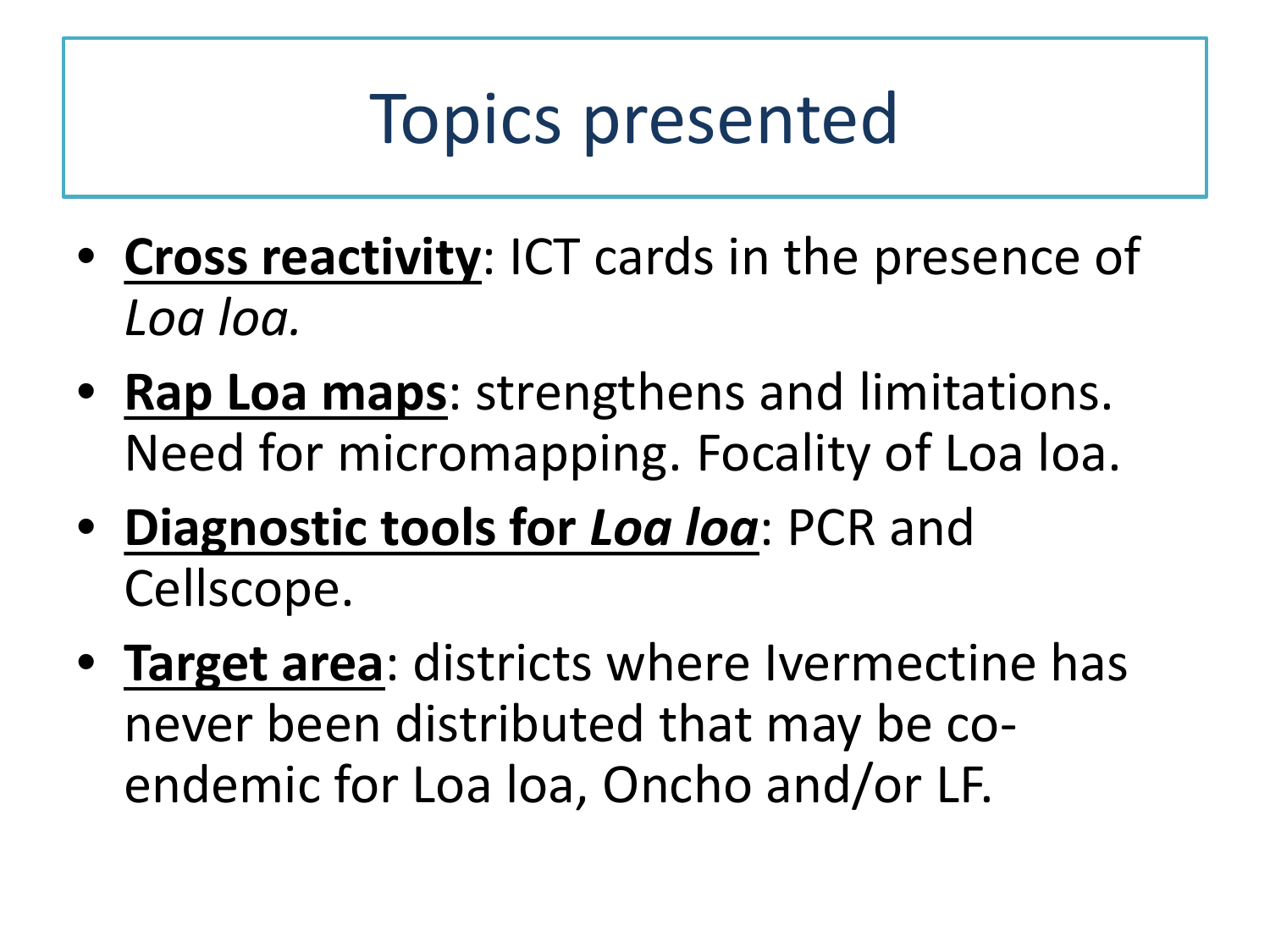## Decisions that must be agreed

- the largest geographic unit acceptable for making tx decisions (implementation unit) based on *loa prevalence*: Community/Village?
- the highest prevalence of *loa* where MDA with ivermectin is acceptable
- the 'serologic equivalent' levels for *prevalence* of *loa, LF* and *oncho;*